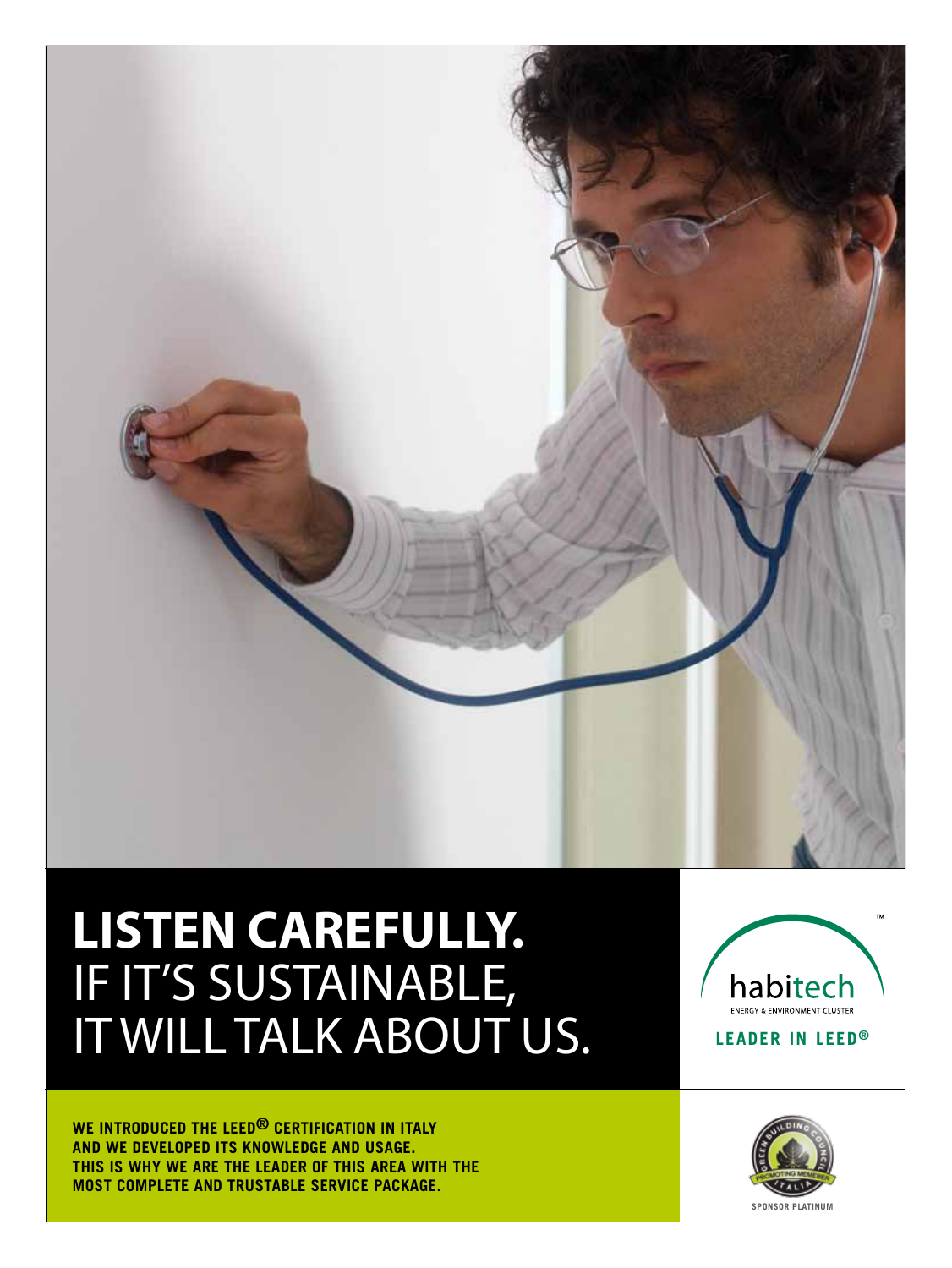## WE ARE LEADER IN LEED

**We are the first Italian firm to offer an integrated**  service system for the different LEED rating systems.

**Our services change sustainability into a strategic way for innovation and development. They help to drive public and private clients, investors, design teams and contractors towards high level performance, developing innovative strategies endorsed by a strict technical and economic**  analysis and by the acheivement of LEED certification.

**That's why many firms and organizations choose our support and our integrated services to achieve the leed certification or to be competitive . i** the LEED certification of the LEED certification of the LEED certification of the LEED certification of the market.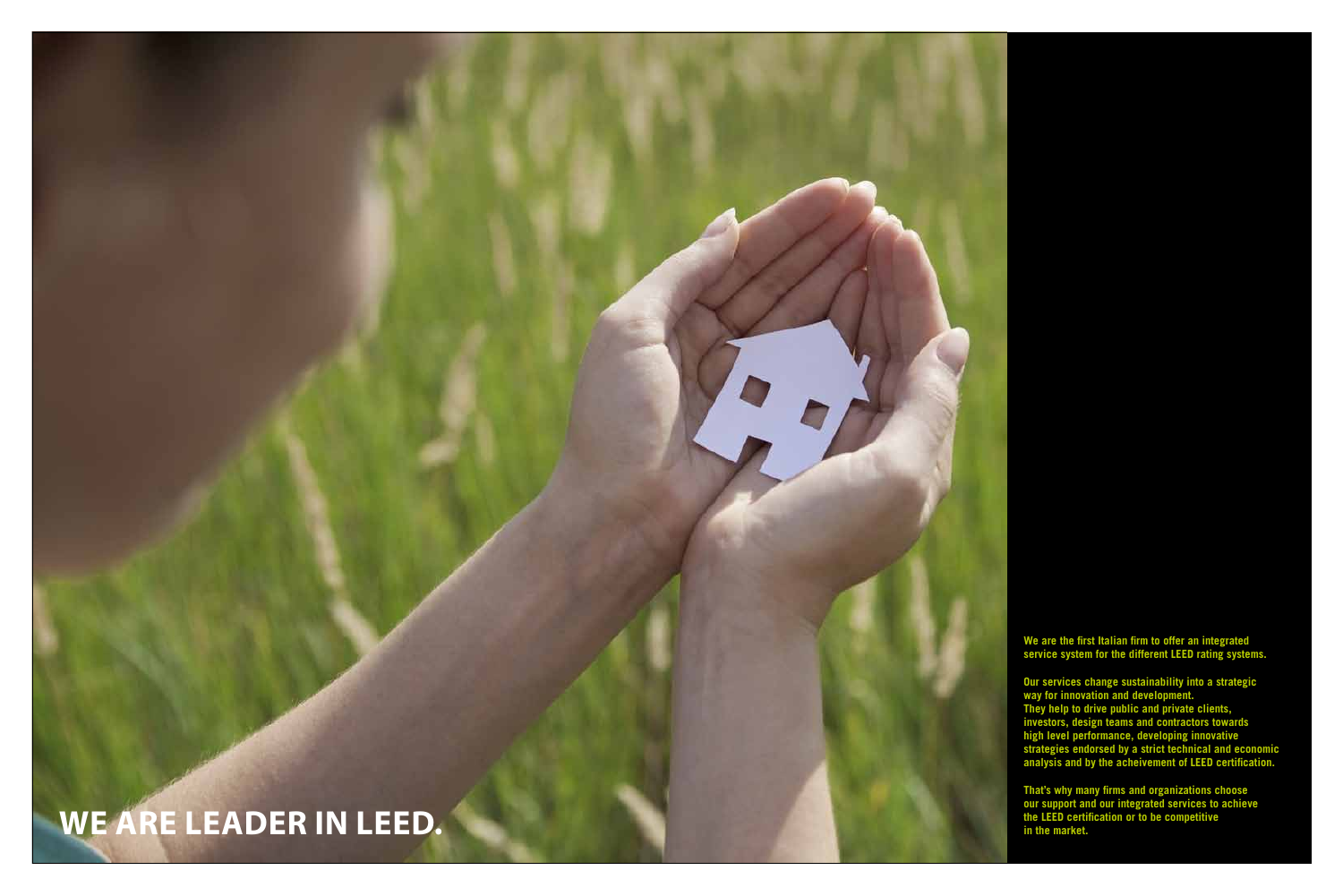

## **Green building** professionals

**We are the Energy and Environment Technological District Of Trentino, recognized by the Minister of University and Research.**

**We introduced the LEED certification in Italy and we are a founding member of the Green Building Council of Italy.**

We follow every phase of the LEED certification for **most of the projects in our country and provide support**  for any sector of the existing LEED rating system.

**We support innovation and development of supply chains, creating innovative marketing infrastructure through the development of sustainable projects. We also offer services in the field of sustainable building, energy and mobility. These are the three keys fields around which we developed our activity offering our skills and knowledge. Our scope is to provide a sustainable approach to bring added value to the projects, reducing costs, and integrating with core business of the company.**

**Our team worked on the first LEED certification of a** school in Europe (Certification level achieved: LEED **school 2.0 Gold - November 2009 - Istituto Tecnico Commerciale Floriani, Riva del Garda, Italy) and the first leed ebo&m certification in Italy (Certification level achieved: leed ebo&m gold – August 2010 – ifad Headquarter, Rome, Italy). Furthermore the credits that we have submitted related to our projects, have been completely approved.**

### **Our main clients**

|  | <b>Castello SGR Progetto MUSE (Trento)</b> |  |
|--|--------------------------------------------|--|
|  |                                            |  |

- **Unipol Gruppo Finanziario Progetto Torre Unifimm (Bologna)**
- **Italcementi Group**
- **Ifad (UN agency )**
- **Baxter**
- **Morgan Stanley**
- **Fondazione Bruno Kessler**
- **Trentino Sviluppo**
- **Opera universitaria di Trento**
- **Patrimonio Trentino**

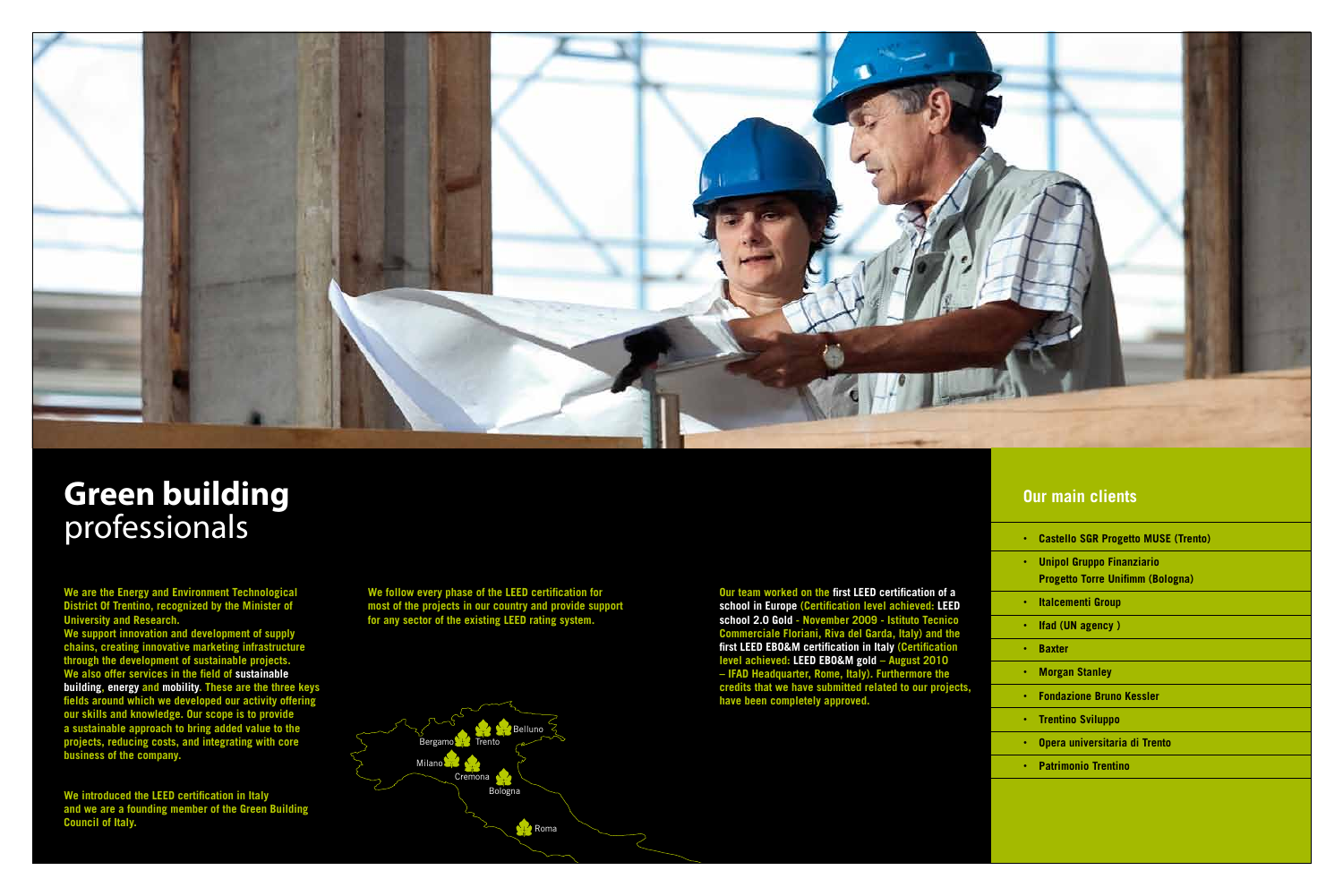The project can reach four different certification levels depending on the number of credits achieved.

### **The LEED certification levels are four:**



**PLATINUM 80 points** 

**GOLD 60 - 79 points**

**SILVER 50 - 59 points**

**CERTIFIED 40 - 49 points**

## What does **LEED** mean?

**The LEED Green Building Rating System is the energy certification standard and the sustainable key for the design, construction and management of green buildings from the environmental, social and well-being to the economical point of view. It was created in the US and it has been used in more than 100 countries around the world. Leed is voluntary, open, transparent, always evolving, supported by a big comunity of technicians and scientists, and is well accepted in the market. The us Green Building Council is the organization that defines and promotes**  the LEED system. It's a non-profit organization that **was established in 1993 and nowadays has more than 11,000 members.**

**The LEED system in Italy was developed and promoted by the gbc Italia, an organization founded and advertised by Habitech.**

**The Italian leed rating system was released on 14 april 2010: leed Italia 2009 – New Construction and Renovations, that mainly works with Italian/European standards. Usgbc introduced the leed accredited professional (leed ap). The leed ap is a high**  knowledgeable person of the LEED certification process, **whose duty is to drive the design team and contractors**  towards the achievement of the LEED certification.



**LEED is a flexible and articulated system that can be applied to different kinds of projects. The core basic structure is well adapted to different sectors, for example:** 

#### **Habitech has the highest number of leed ap in Italy.**

**LEED for New Construction and Major Renovations**

#### **LEED for Schools**

 **LEED for Core & Shell**

**LEED for Existing Buildings: Operations & Maintenance**

**LEED for Neighborhood Development**

**LEED for Commercial Interiors**

**Habitech is the only company in Italy offering consulting services for every LEED standards.**

All the sustainable features of the building are divided in different sections within the LEED system. Each section is composed of several credits, and earned when the particular feature is met. This will show the possible environmental impact of the project.

### **LEED Italia 2009**

| <b>New Construction and Major Renovations</b>                                                         |      |
|-------------------------------------------------------------------------------------------------------|------|
| <b>Total Possible Points **</b>                                                                       | 110* |
| <b>SUSTAINABLE SITES</b>                                                                              | 26   |
| <b>WATER EFFICIENCY</b>                                                                               | 10   |
| <b>ENERGY &amp; ATMOSPHERE</b>                                                                        | 35   |
| <b>MATERIALS &amp; RESOURCES</b>                                                                      | 14   |
| <b>INDOOR ENVIRONMENTAL QUALITY</b>                                                                   | 15   |
| $\ast$<br>Out of a possible $100$ points $+10$ bonus points                                           |      |
| ** Certified 40+ points, Silver 50+ points,<br><b>Gold</b> $60+$ points, <b>Platinum</b> $80+$ points |      |
| <b>INNOVATION IN DESIGN</b>                                                                           | 6    |
| <b>REGIONAL PRIORITY</b>                                                                              | 4    |

**The credits that we have submitted related to our projects have been totally approved.** 

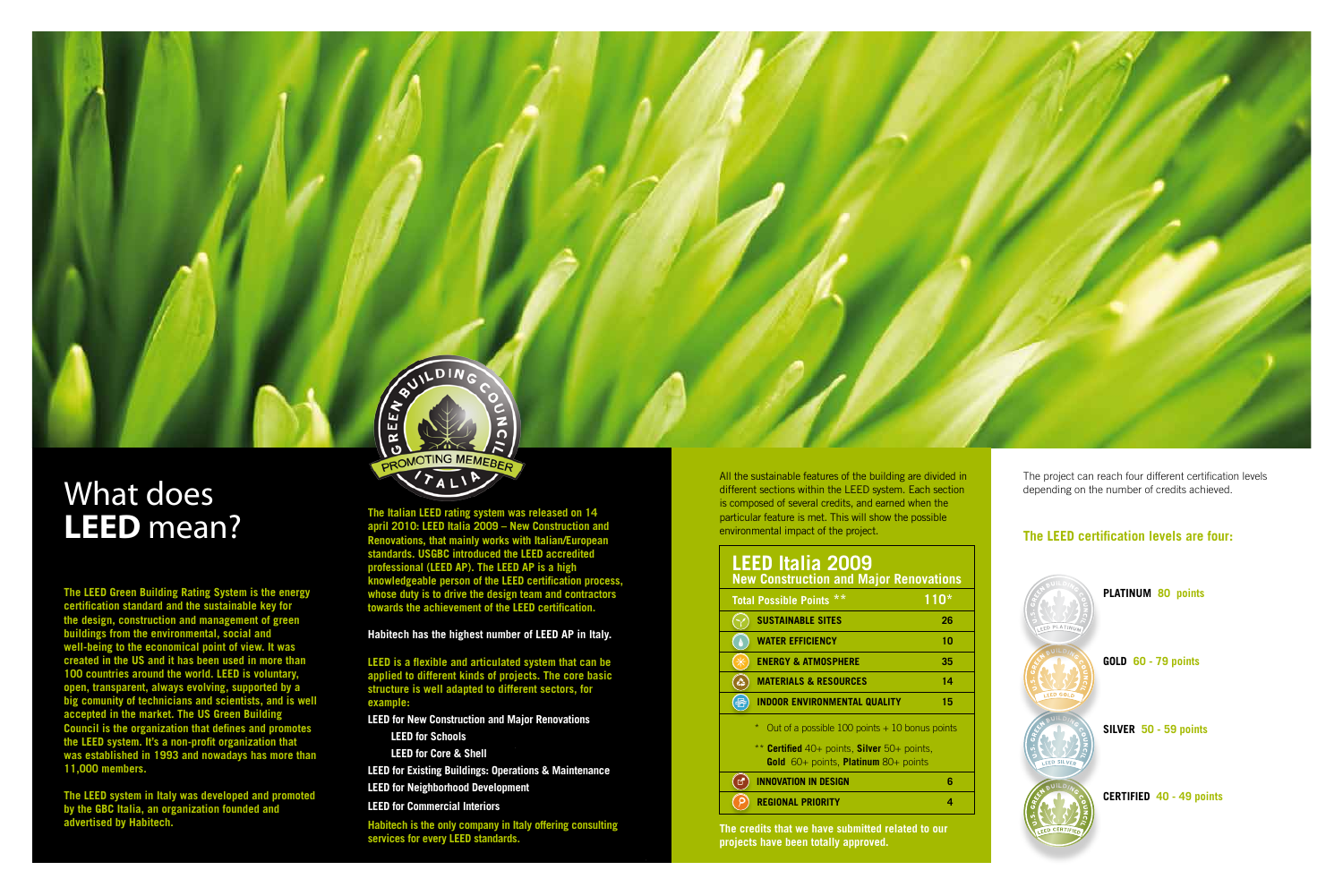## **Green building** design services

**We are the leader in the field with the most complete and trustable package available to achieve the LEED certification and to change sustainability in a strategic way for innovation and development. Our sevices are divided into the following areas:**

#### • **Sustainability**

**We are specialized in the consultations and mangement of leed projects, following every phase of the certification process: from the definition of the project requirements and planning, the preparation of the specification, the construction phase to the presentation of the final result achieved and the path that has been followed. Our team expertise is able to fulfill all the three main activities included in the LEED certification process (LEED AP, Energy Modeling Commissioning Authority). We coordinate all the parts involved in the project, offering support to the design**  team in following the LEED system during the design. **We also work on site during the construction phase, together with the contractors, making sure that they**  respect the LEED requirements. Finally we follow up **with the gbci (Green Building Council Institute) during**  the all LEED process.

**Thanks to our continous presence and knowledge of the market, of the targets and of the actual trends, we support the organization to improve their strategic objectives towards sustainability, helping them to find and improve development strategy and sustainable policy. We offer support to the organizations towards a sustainable management of their projects, assessing**  the potential LEED credits level and helping to define a **benchmarking for the specific project.**

#### • **LEED certification**

#### • **Marketing and Comunication**

#### **It's possible to start immediately to work on a LEED project thanks to the plug and play Habitech package**

**We help our partners to tell about their path towards sustainability and to involve them in the international green building community. Thanks to our continuos presence and knowledge of the market, of the targets and of the actual trends, we support the organizations in using new ways to communicate effectively and to improve their strategic plan towards sustainability.**

#### • **Training**

**We believe that training is a way to develop professionalism towards sustain Our training options are different and tailored to satisfy the different firms and professionals needs. This allows to activate a process of understanding finalized to improve technical and logistic skills for developing different rules and duties.**  We offer several training paths on the LEED system: **start up, information and knowledge of the certification process, specific training on each rating system**  or specific areas; training on applying the LEED **system to a real case (Training on the job).** 

## **Other** services

• **Support to create Energy Service Companies**

• **We offer consulting service to participate on third-party financing and Energy Performance Contract**

• **Support to public administration on defining their energy policy and adopting instruments.**

### **Work with LEED** with our support

If you are a client, an investor (property owner) or a local administrator: you can use any of the green building design services available and we will help you to find the best way to achieve your objective.

#### **CUSTOMIZED PROGRAMS FOR:**

- • **DESIGN TEAM**
- • **GENERAL CONTRACTOR**
- **Construction industry product and/or service supplier**

The Plug and Play method was born with the objective to offer all the involved subjects or who has to work on a LEED project, the possibility to utilize Habitech expertise for the project design and to gain professionalism at the same time.

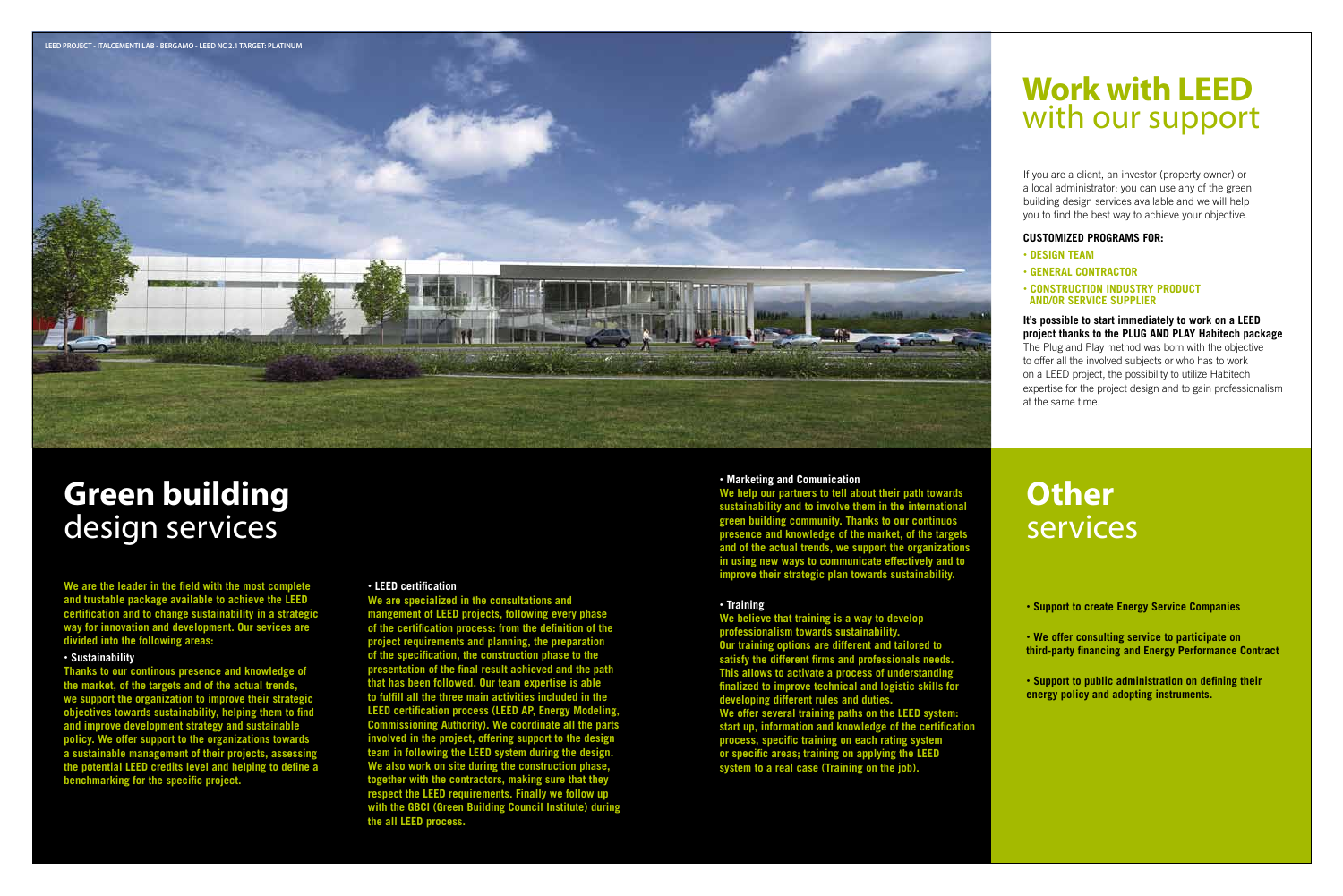#### **LEED FOR NEW CONSTRUCTION AND MAJOR RENOVATIONS, LEED FOR SCHOOLS, LEED CORE AND SHELL**

These systems have been created to achieve high level standard projects and for the construction of new buildings and major renovation of existing ones. LEED for New Construction can be used for many kind of projects as government, industrial, residential (of at least 4 storey) buildings.

LEED for Schools is specific design standard tailored on particular educational building requirements.

LEED Core & Shell helps the design team and the contractors to design and build the structure, the core and the mechanical systems in a sustainable way. This system can be integrated with LEED Commercial Interiors to complete the whole building LEED design certification.

• Specific advantage for LEED Core & Shell system: it's the only system that allows a pre-certification of the project with green features, this will gain the commercial value of the building during its construction.

#### **ADVANTAGES**

Habitech support on the achievement of the LEED certification includes: management of all the parts involved in the project, offering support to the design team in following the LEED system during the design: on site during the construction phase, working together with the contractors, making sure that they respect the LEED requirements. Finally we follow up with the GBCI (Green Building Council Institute) during the all LEED process.

- Design the building following the most internationally recognized green building design system.
- Gain the market with a world wide trade recognized mark.
- Extra costs can be paid back in around 7 years thanks to a substantial reduction of operational cost
- A 6% increase on building leasing and 16% increas on sale

## **Guarantees** FOR QUALITY PROJECTS

#### **OUR INTERVENTION**

We help the local committee through the **LEED certification to innovate their processes involving the entire building industry: building owners, developers, designers, firms and operators that work in the construction process, suppliers.** 

#### **MAIN PROJECTS**

*Unifimm Tower - Bologna Museum of Science - Trento ITC LAB - Bergamo Energy Park - Vimercate Itc Floriani - Riva del Garda (Certified LEED GOLD)*

### NEW CONSTRUCTIONS

**The services that we provide for companies, organizations and individuals make the way to achieve sustainability a concrete and reliable path, made of measurable results, valued by the market, nationally and world wide recognized. We help to make sustainable:** 

#### **NEW CONSTRUCTION**

**EXISTING BUILDING**

**COMMERCIAL INTERIORS**

**NEIGHBORHOOD**

**Support to Public Administrations**

**Products and materials analysis**

#### **Our services towards the LEED certification are:**

## **SUPPORT** TO LOCAL AUTHORITIES

**We support the municipalities and the government that use the sustainability as a distinctive element for their policies.** 

**In particular, we support innovation and development of local supplier, creating innovative infrastructure market (gbc, epc), developing projects and providing services. We are also able to help in the process of establishing laws, regulations, notices and incentive within a sustainable context.** 

**We manage the development of "school work sites" used to create training programs for the professional development of operators of an entire business system.** 

- **Technical-economical project analysis**
- **LEED AP support**
- **LEED Administration and Project Management**
- • **Construction Management**
- • **Energy Modeling**
- • **Eco- Charrette**
- • **Commissioning Authority**
- **Training on LEED system**
- • **Third-party LEED project assessment**
- **Support on specification development**

**LEED PROJECT - UNIFIMM TOWER BOLOGNA - LEED NC 2.2 TARGET: GOLD**



#### **HABITECH** SERVICES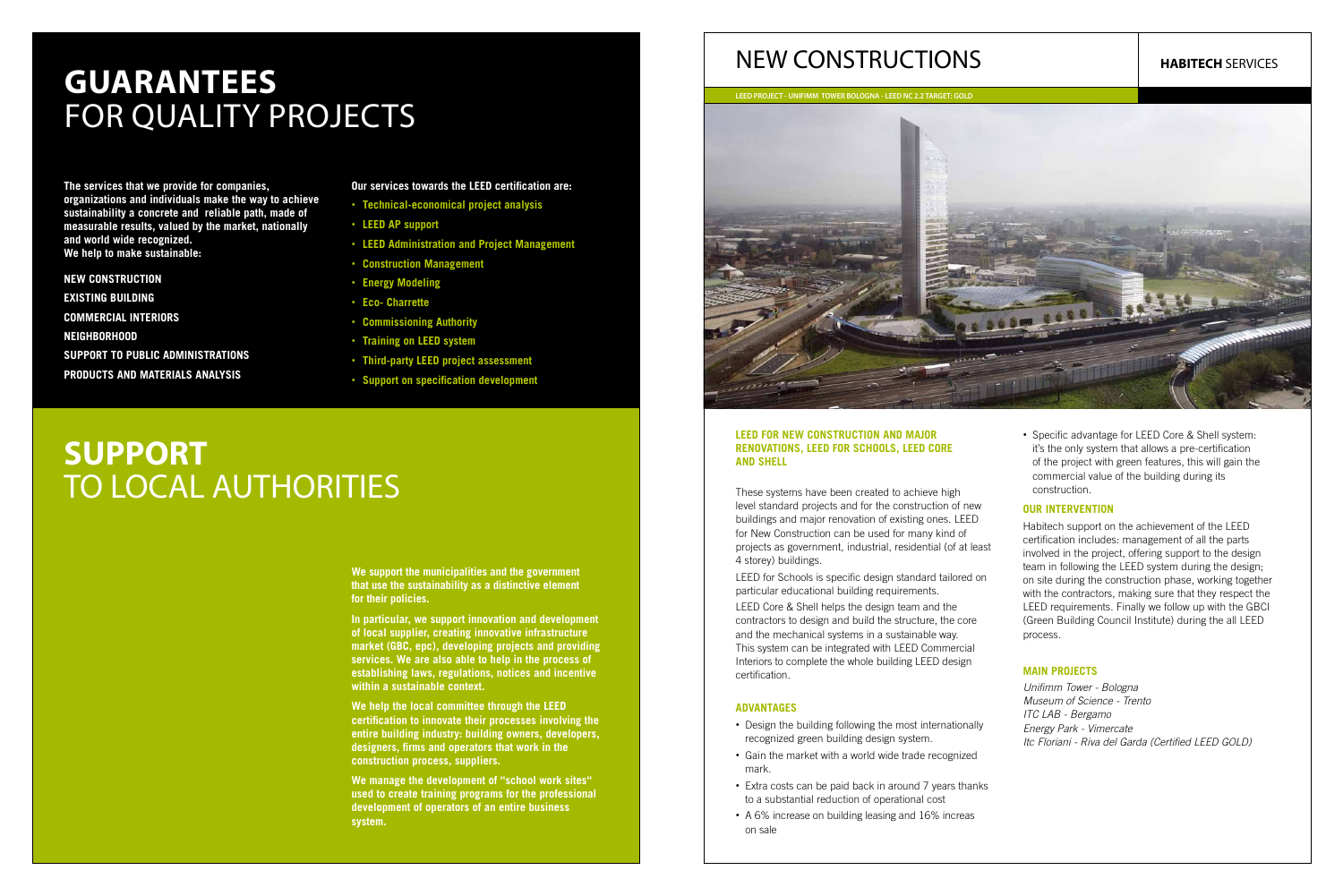#### **LEED FOR COMMERCIAL INTERIORS - LEED ID + C (Interior Design and Construction)**

LEED for Commercial Interiors is the green benchmark for the tenant improvement market. It is the recognized system for certifying high-performance green interiors that are healthy, productive places to work; are less costly to operate and maintain; and have a reduced environmental footprint.

#### **ADVANTAGES**

We offer specific solutions for this kind of certification defining the guidelines and eventually carrying out "LEED VOLUME" program for the multiple building certification.

- Sustainability as part of the tenants experience and service offered to them.
- Assuring high-comfort internal environment while decreasing operational costs.
- Design your project against an international green building standard rating system.
- Increase the commercial value of the project using a world wide recognized trade mark.
- In case of multiple commercial properties (stores, agencies, etc.), LEED offers the possibility of establishing guidelines for a larger number of them (volume) and provides the option to achieve a pre-certification through a specific program, taking advantage of cost saving design features and reducing the certification process.

LEED for Existing Buildings is a reference point for building owners and operators who wants to upgrade or manage better an existing building. The aim of this system is to maximize the operational efficiency and minimize the environmental impact of the project.

LEED for Existing Buildings addresses whole-building cleaning and maintenance issues (including chemical use), recycling programs, exterior maintenance programs, and systems upgrades. LEED EB: O&M reccomends and promotes sustainable policy applicable to all the building operations. LEED EB:O&M can be applied both to existing buildings seeking LEED certification for the first time and to projects previously certified under LEED for New Construction, LEED for Schools, or LEED Core & Shell.

#### **OUR INTERVENTION**

LEED for Existing Buildings: Operations & Maintenance is an efficiency rules system for the certification of the building operations and maintenance.

### INTERIORS

#### **LEED FOR EXISTING BUILDINGS - LEED-EB:O&M (Existing Buildings: Operations & Maintenance)**

We support every phase of the LEED certification process. We offer specific solutions for this kind of certification and in particular the following:

#### **advantages**

- Reduce operational costs
- Reduce energy bills costs
- Reduce the usage of inefficient sources
- Reduce co2 emission
- Improve indoor environmental quality
- Improve the comfort, well-being and productivity

#### **OUR INTERVENTION**

- Performance analysis against international standards
- Guideline for the sustainable impact management
- Guideline for green contract
- Waste management review
- Energy audit
- Co2 emission analysis and reduction plan

#### **MAIN PROJECTS**

*IFAD Headquarter (UN Agency) - Rome Certified LEED EB:O&M Gold - 2010* 

*Baxter Headquarter - Rome Certified LEED EB:O&M Silver - 2011*

*Fondazione Bruno Kessler - Trento*

### Existing Buildings



#### **HABITECH** SERVICES

 **LEED PROJECT - IFAD - International Fund for Agricultural Development - ROME - LEED® EB:O&M v3 Gold certified**

#### **HABITECH** SERVICES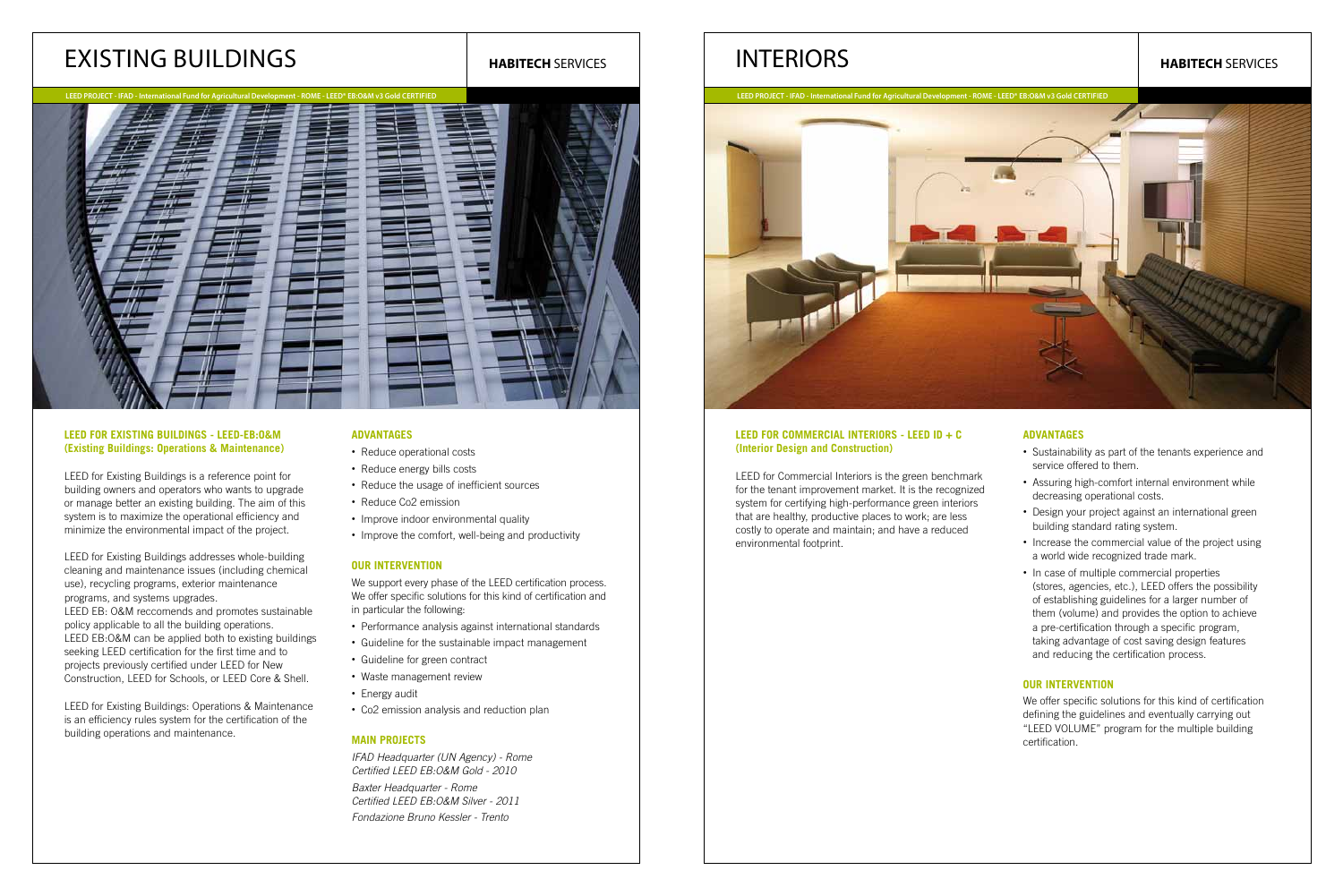#### **CHECK OF PRODUCTS COMPLIANCE TO LEED REQUIREMENTS**

This service is open to all firms that produce materials/ services for the construction industry, who wish to be ready to face a market where LEED is recognized as the most complete international standard. The specific firm, thanks to our consultancy, it will be able to identify which products will contribute to achieve LEED credits and to satisfy the requirements of all the actors involved in a LEED project.

The "products mapping" is an energy and environmental analysis in terms of sustainability of single products produced by a company and, in particular, with respect to the LEED standard, which requires specific performance and characteristics of construction products.

#### **THE SERVICE**

#### **ADVANTAGES**

- Introduction to LEED standard.
- Support and assist in verifying the compliance and the possible contribute of products or activities in respect of the LEED standard.
- Drafting of the guidelines together with the field associations.
- Analysis of LEED prerequisites and credits to which the goods or services can help.
- Specific analysis of the requirements from the credits of the LEED standard in optical development and product innovation in terms of sustainability.
- Indication of communication mode (policy USGBC) the possible contribution of the products and the claims to the standard.

Thanks to this kind of approach the company will have acquired sufficient experience to satisfy any requests from the manufacturer. It will be issued a report in which will be summarized all activities done by the company, the prerequisites and credits achieved with the material selection and documentation necessary for the LEED process. Finally, the products mapping service will add value to the company showing competitiveness, commercial sharpness, innovation, open minded and professionalism within the LEED market.

The company, that will be ready to meet the requirements, will have the advantages of being more competitive in the market, where the LEED standard has been developing significantly. With the mapping service, the company has a real opportunity to innovate itself and innovate their own products, increasing its value on the market, and improving in a production system increasingly driven towards sustainability and energy efficiency.



#### **CONSULTING**

Our consultancy service consists on the following activities:

The LEED for Neighborhood Development rating system integrates the principles of smart growth, urbanism and green building into the first national system for neighborhood design.

We give support to developers, engineers, architects and other subjects involved in the neighborhood project development.

#### **Results**

#### **LEED Neighborhood Development**

LEED ND is focused on the choice of the project site, on the design, the construction, integrating the combined principles of smart locations, neighborhood design, and green infrastructure and building.

This rating system is designed primarily for planning and developing green areas and new mixed use project, close to previously developed land.

#### **OUR INTERVENTION**

#### **ADVANTAGES**

### PRODUCTS AND MATERIALS **HABITECH** SERVICES **HABITECH** SERVICES

- Adopt a tool to define sustainable communities development programs.
- Improvement of the living comfort quality for the all area.
- Water and natural resources management.
- Sustainability as part of the tenants experience and service offered to them.
- Increase the market value of properties included within city areas using a world wide recognized trade mark.

### Neighborhood Development

**We make an energy and environmental analysis in terms of sustainability of single products and services offered by a company and, in particular, with respect to the leed standard, which requires specific performance and characteristics of construction products.** 

#### The LEED system is a building certification system.

**The leed certification is issued for the whole building, not just for one product, but it is easy to understand the fundamental role that the product plays in order to obtain the final score assigned to the building.**

**LEED Project - MUSE MUseum of SciencE - Trento**